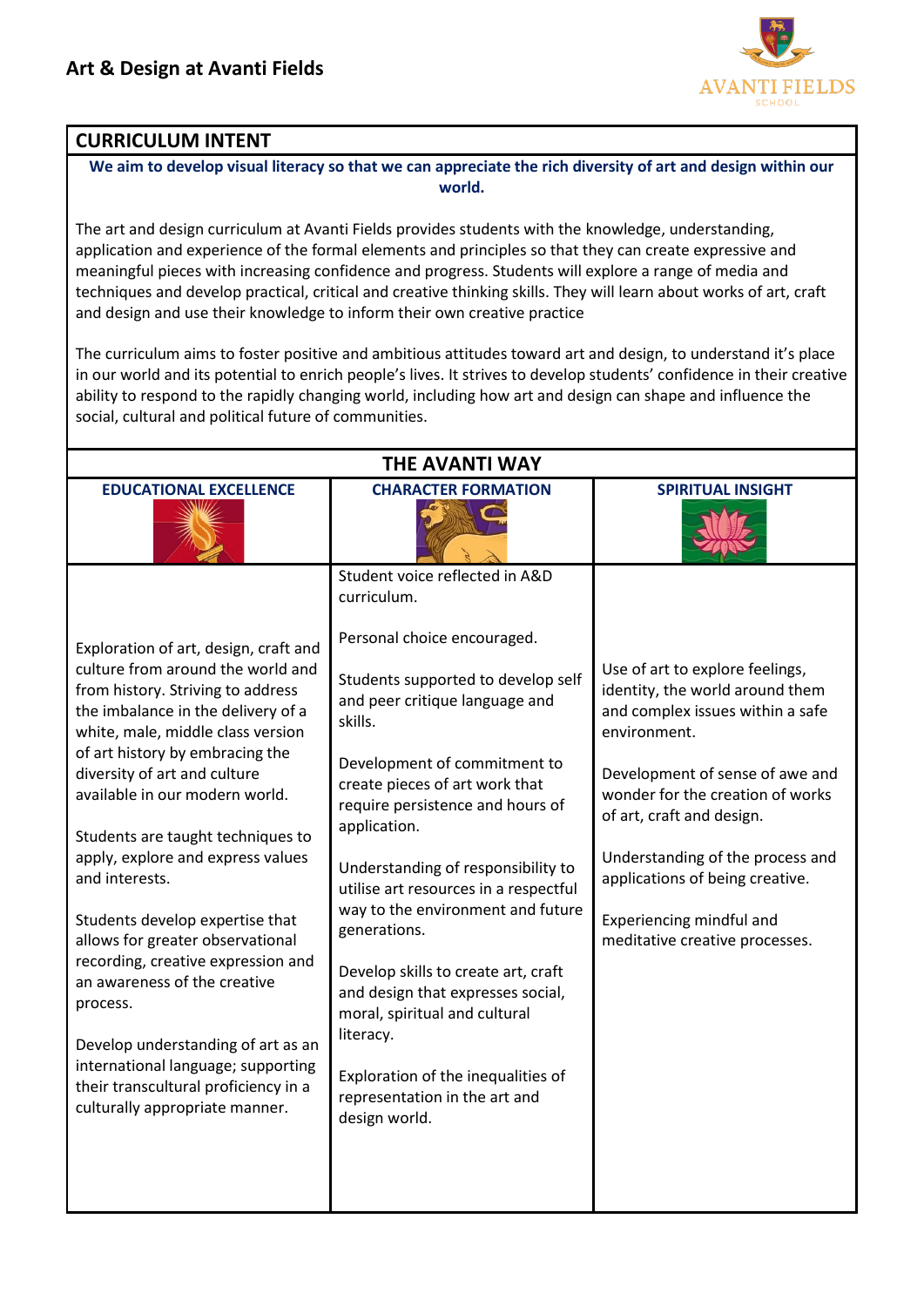

## **PROGRAMME OF STUDY**

Students will be provided opportunities to develop the following knowledge, skills and understanding in art and design:

- Appreciation of how to work safely within the art studio
- Practical skills of using a range of media, equipment and techniques
- Visual communication
- Understanding of art, craft and design history and cultural influences
- Opportunities to explore their values and ideas and express them through art
- Understanding of career opportunities within the creative sector

The formal elements span across all years and every project

#### **LINE TONE FORM COLOUR TEXTURE SHAPE PATTERN**

| <b>TERM</b>     | <b>YEAR 7</b>                                                                                                                                                                  | <b>YEAR 8</b>                                                                                                                          | <b>YEAR 9</b>                                                                                                                                                                     |
|-----------------|--------------------------------------------------------------------------------------------------------------------------------------------------------------------------------|----------------------------------------------------------------------------------------------------------------------------------------|-----------------------------------------------------------------------------------------------------------------------------------------------------------------------------------|
| <b>AUTUMN1</b>  | <b>Wild Things</b><br>Baseline test-leaf drawing<br>Mark making in Pen,<br>Introduction to watercolour<br><b>Artists-Illustrator Maurice</b><br>Sendak<br><b>Dhruva Mistry</b> | <b>Underwater</b><br>Baseline test- shell drawing<br>Abstraction<br><b>Watercolour painting</b><br>Use of pens<br>Artist-Yellena James | <b>Heroes</b><br>Baseline test- the eye<br>Portraiture<br>Proportion<br>Pen and pencil<br>Pattern<br>Artist-Richard Levine<br>Van Gogh                                            |
| <b>AUTUMN 2</b> | <b>Winter Foliage</b><br>Observational drawing of<br>winter plants- primary source<br>Printmaking<br>Introduction to Arts & Crafts<br>movement- William Morris                 | Underwater cont.<br><b>Marbling</b><br>Composition<br><b>Final pieces</b><br>Mexican Day of the Dead                                   | Heroes cont.                                                                                                                                                                      |
| <b>SPRING 1</b> | <b>Printing continued</b><br>2 layer or repeat pattern<br>printmaking<br><b>Illuminated letters</b>                                                                            | <b>Ceramics</b><br>Pinch pot design and make<br><b>Drawing from secondary</b><br>sources<br>Artists- Kate Malone & Dale<br>Chiluli     | <b>Colour &amp; Close Up</b><br>Oil pastel<br><b>Wax resist</b><br>Pencil crayon<br><b>Acrylic paint</b><br>Print-2 layer press print<br>Artists- Georgia O'Keefe<br>Sarah Graham |
| <b>SPRING 2</b> | <b>Ceramics</b><br>Print developed into clay tile                                                                                                                              | <b>SPACE</b><br><b>Collage</b><br><b>Brusho</b>                                                                                        | <b>Urban Environment</b><br>Leicester architecture<br><b>Acrylic &amp; masking tape</b><br>painting techniques                                                                    |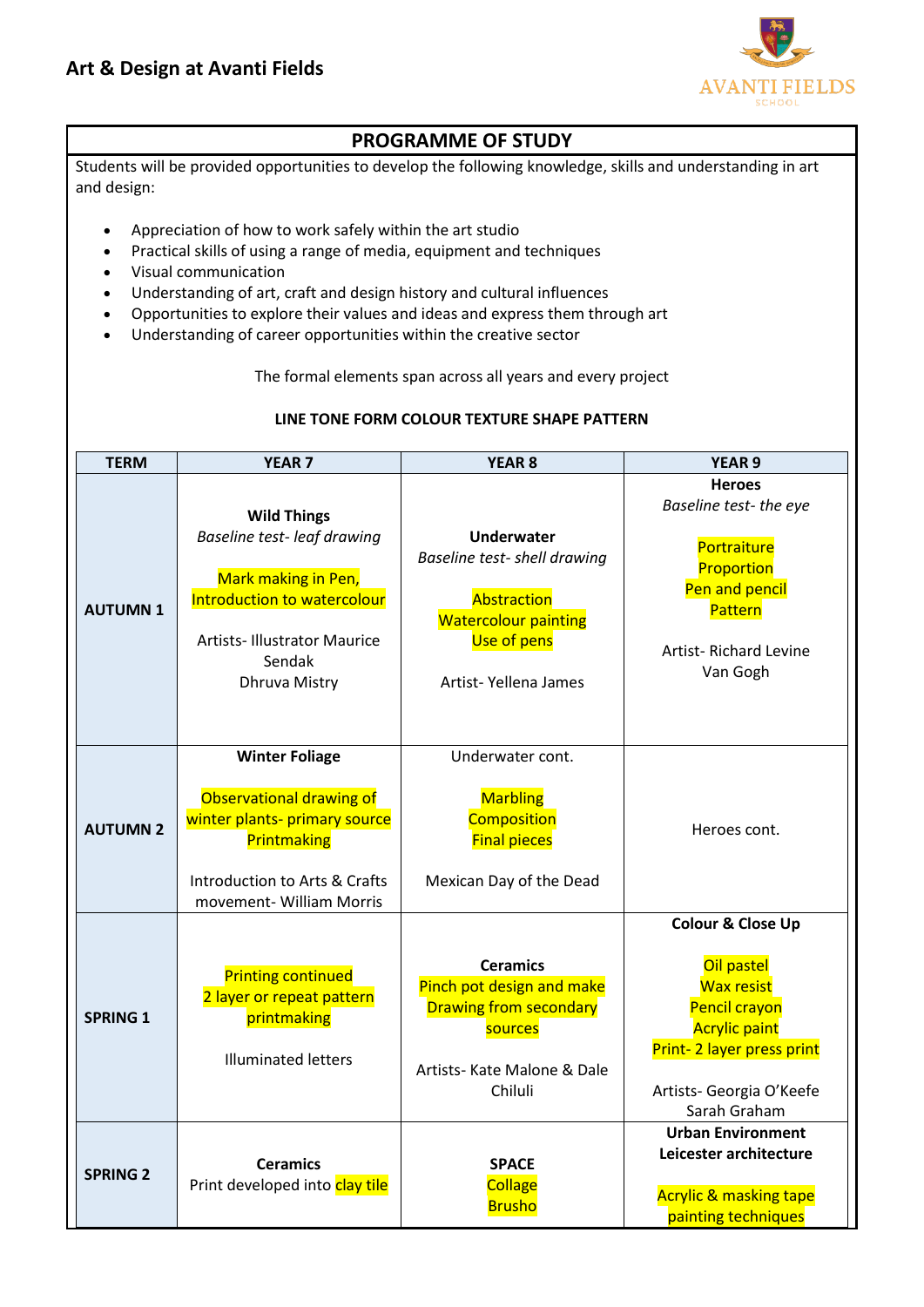

|                                |                                                                                                                                          | <b>Watercolour &amp; salt</b><br>experimentation                                          | Artist-Tim Fowler                                                                                                                                                                                                            |  |  |
|--------------------------------|------------------------------------------------------------------------------------------------------------------------------------------|-------------------------------------------------------------------------------------------|------------------------------------------------------------------------------------------------------------------------------------------------------------------------------------------------------------------------------|--|--|
|                                |                                                                                                                                          | <b>Paper cutting</b><br>Artists-Yellena James cont<br>Poppy Chancellor<br>Rob Ryan        | Urban Environment cont                                                                                                                                                                                                       |  |  |
| <b>SUMMER 1</b>                | <b>Attenborough's Animals</b><br><b>Mixed media</b><br><b>Artists- Mark Hearld</b>                                                       | <b>Architecture</b><br>Monoprint<br><b>Mixed Media</b><br>Architect- Gaudi                | <b>Mixed Media</b><br><b>Ceramics</b><br>Artists- Stephen Wiltshire<br><b>Claire Louise Halifax</b><br>Sarah Kirby<br>Ceramics craftspeople                                                                                  |  |  |
| <b>SUMMER 2</b>                | <b>Animals Cont.</b><br><b>Ready Mix Paint</b><br><b>Wax resist</b><br>Cardboard<br>Group work: Carnival masks<br>Artists-carnival craft | <b>Natural forms</b><br><b>Summer foliage</b><br><b>Press Print</b><br>Artist-Angie Lewin | Review & Refine<br><b>Local Environment (around</b><br>school)<br><b>Mixed Media</b><br>Artist study- personal choice.<br><b>Suggestions- Impressionists</b><br>Landscape studies en-plein-<br>air (outdoors) where possible |  |  |
| <b>ASSESSMENT AND FEEDBACK</b> |                                                                                                                                          |                                                                                           |                                                                                                                                                                                                                              |  |  |

An observational drawing baseline test is completed by all students at the start of the year, or on entry to the class in term 1. The test is assessed by the teacher, providing a baseline against which to mark progress during the year (A03 Record). Each project is assessed on completion, or at whole school designated assessment points during the year using the 4 assessment objectives (develop, refine, record and present)

Whole class feedback takes place throughout every lesson and informs weekly planning. Re-teaching occurs wherever necessary as a result of whole class book analysis during and at the close/start of lessons. Marking in sketchbooks is kept to a minimum. Teachers are encouraged (rather than to write the same phrase in sketchbooks multiple times e.g. *' add more tone' )* to reteach what is required (addressing misconceptions) and add the learning point to the lesson objectives\*.

Individual feedback takes place in 1:1 teacher conversations during lessons. Students receive verbal feedback throughout lessons as they are learning techniques and creating art, craft and design.

Key knowledge is tested with questioning every lesson, teachers check for understanding of knowledge, processes, safety and techniques throughout each lesson. Students are taught how to give and record a personal response to art, craft and design as well as how to write about art, craft and design and to take inspiration from contemporary and historical works in order to build their own art practice. Key vocabulary is taught and tested every lesson through recall.